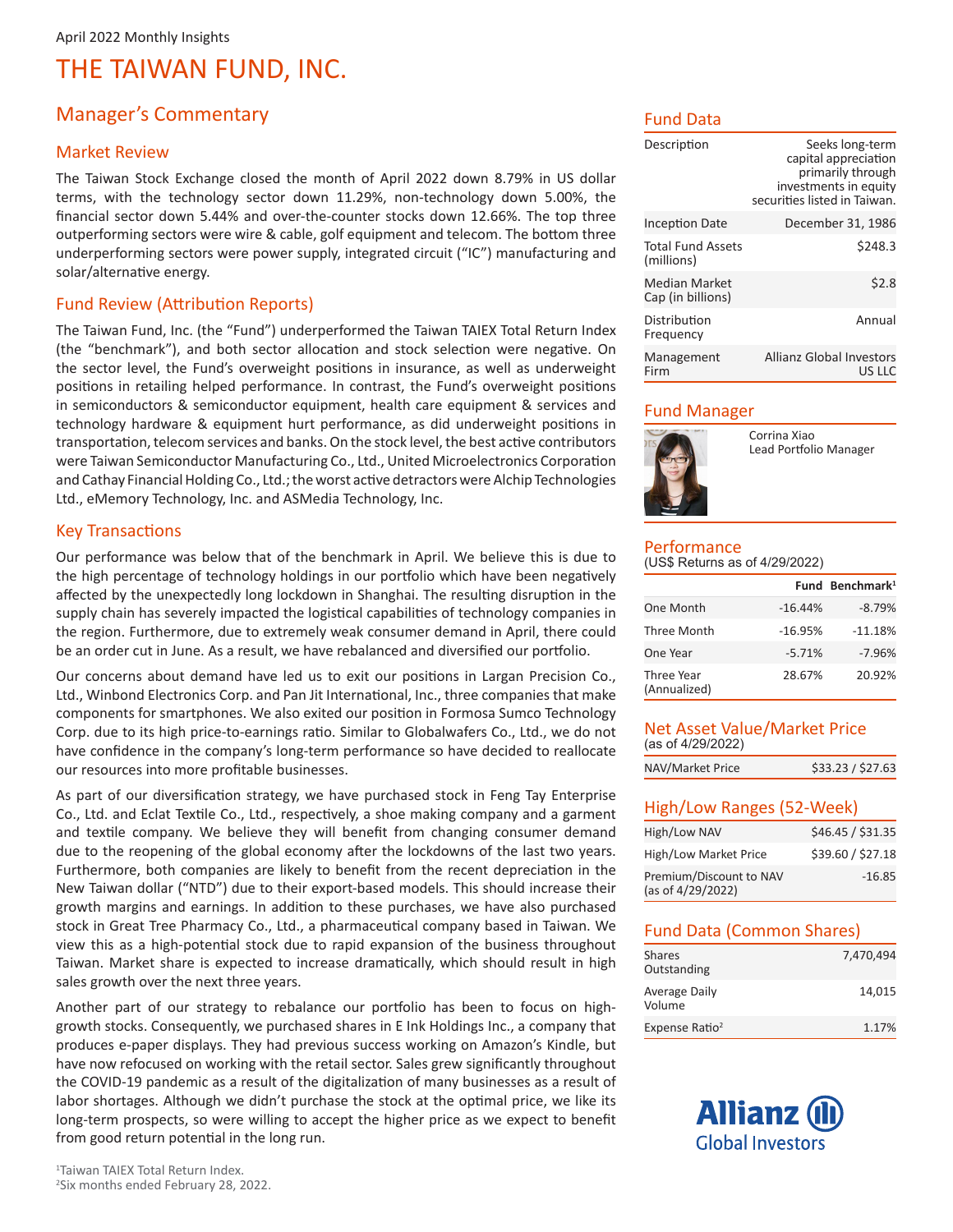## Manager's Commentary

### Key Transactions (continued)

Finally, we made purchases in XinTec, Inc. ("XinTec") and MediaTek Inc. ("MediaTek"), IC design companies, due to their low current stock prices. As XinTec is a supplier for Apple, we believe that its long-term growth is secure, so the investment case was strong. We had previously underweighted MediaTek so took the opportunity to make a purchase at a low price.

### Outlook and Strategy

The US Federal Reserve's decisions on May 4 to raise interest rates by 0.5% were expected from earlier comments made by the Federal Reserve's Open Market Committee and the quantitative tightening from June. However, despite anticipating this move, investors in the US market remain cautious due to concerns regarding inflation and the risks of entering a recession.

NTD depreciated sharply, possibly as a result of investors selling global passive funds and due to concerns over the fundamentals. In Taiwan, most stocks announced positive 1Q22 results due to strong demand in 1Q, and a favorable foreign exchange rate. However, these neutral-to-positive results have not been enough to assuage investor worries over share performance in the second half of the year; they are concerned about a consumer demand headwind as a potential downside risk to earnings. Furthermore, we have begun to see signs that the technology cycle is peaking in this quarter. Inflation and system risk continue, and we maintain a conservative view on the Taiwan equity market and expect more volatility to come. Consequently, we will not only increase our cash reserves, but will also reduce the beta of our portfolio.

Due to these prevailing headwinds, we will continue our policy of trimming our portfolio and building up our capital in order to have the flexibility to react to market changes in the future.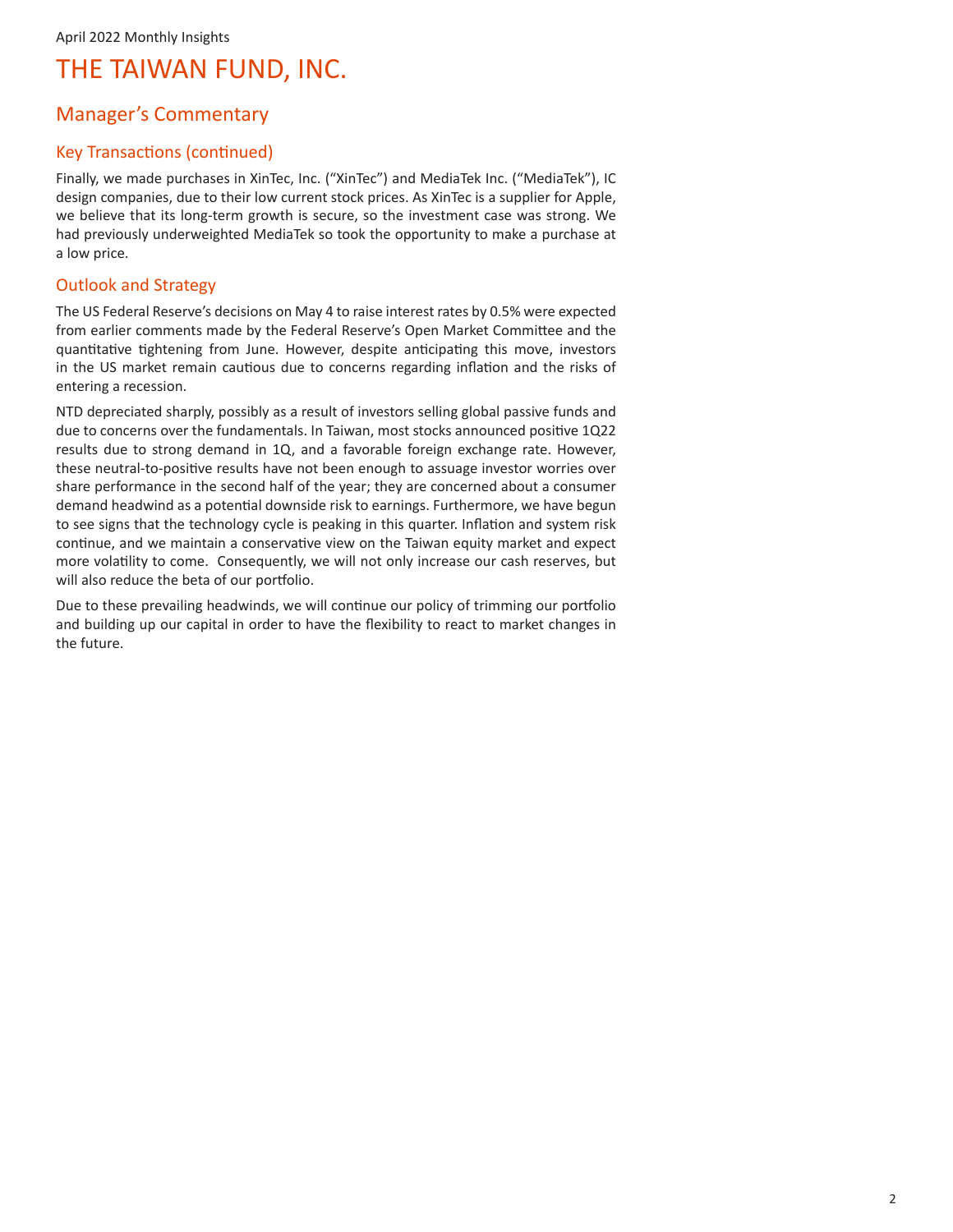# Returns (%)

|                                           | $\mathbf{1}$<br><b>Month</b> | 3<br><b>Month</b> | <b>YTD</b> | $\mathbf{1}$<br>Year | 3<br>Year | 5<br>Year | 10    | <b>Since</b><br><b>Year Inception</b> |
|-------------------------------------------|------------------------------|-------------------|------------|----------------------|-----------|-----------|-------|---------------------------------------|
| <b>NAV</b>                                | $-16.44$                     | $-16.95$          | $-24.10$   | $-5.71$              | 28.67     | 18.99     | 12.94 | 9.90                                  |
| Market Price                              | $-16.02$                     | $-18.59$          | $-26.46$   | $-7.00$              | 26.04     | 17.20     | 11.65 | 8.30                                  |
| Taiwan TAIEX<br><b>Total Return Index</b> | $-8.79$                      | $-11.18$          | $-14.29$   | $-7.96$              | 20.92     | 15.72     | 12.16 |                                       |
| <b>MSCI</b> Taiwan<br>Index (net)         | $-9.81$                      | $-14.05$          | $-15.74$   | $-11.03$             | 21.72     | 15.78     | 12.16 |                                       |
| <b>Taiwan TAIEX</b><br>Price Index        | $-8.85$                      | $-11.41$          | $-14.52$   | $-10.49$             | 16.62     | 11.46     | 8.16  |                                       |

# Calendar Year Returns (%)

|                                           | 2014    | 2015     | 2016  | 2017  | 2018     | 2019  | 2020  | 2021  |
|-------------------------------------------|---------|----------|-------|-------|----------|-------|-------|-------|
| <b>NAV</b>                                | $-2.25$ | $-6.43$  | 11.17 | 28.44 | $-14.96$ | 47.11 | 41.97 | 55.09 |
| <b>Market Price</b>                       | $-1.28$ | $-10.52$ | 10.05 | 33.61 | $-19.11$ | 46.75 | 39.81 | 58.26 |
| <b>Taiwan TAIEX</b><br>Total Return Index | 5.05    | $-10.40$ | 17.81 | 29.45 | $-7.86$  | 32.19 | 35.62 | 29.04 |
| <b>MSCI Taiwan</b><br>Index (net)         | 9.36    | $-11.72$ | 18.54 | 27.53 | $-8.93$  | 36.37 | 40.99 | 26.13 |
| <b>Taiwan TAIEX</b><br>Price Index        | 1.93    | $-13.81$ | 13.11 | 24.56 | $-11.51$ | 26.46 | 31.01 | 25.59 |

**Past performance is not indicative of future results.** 

Returns are expressed in US dollars and are annualized except for periods of less than one year. Source: Virtus, utilizing data from State Street Bank & Trust company. Returns for the Fund are historical returns that reflect changes in net asset value and market price per share during each period and assume that dividends and capital gains, if any, were reinvested. Net asset value is total assets less total liabilities divided by the number of shares outstanding. NAV performance includes the deduction of management fees and other expenses. NAV and market price returns do not reflect broker sales charges or commissions, which would reduce returns. Expense Ratio: 1.17%. For the six months ended February 28, 2022.

# Premium/Discount (1/3/00 - 4/29/22)



### Sector Breakdown (%)

|                           | <b>Fund</b> | <b>Benchmark</b> |
|---------------------------|-------------|------------------|
| Information<br>Technology | 67.04       | 54.59            |
| <b>Financials</b>         | 8.15        | 13.83            |
| <b>Health Care</b>        | 2.64        | 0.45             |
| Industrials               | 2.22        | 8.41             |
| Consumer<br>Discretionary | 1.74        | 5.16             |
| Materials                 | 1.03        | 8.76             |
| <b>Consumer Staples</b>   | 0.30        | 2.19             |
| Communication<br>Services | 0.00        | 3.37             |
| <b>Real Estate</b>        | 0.00        | 1.36             |
| Utilities                 | 0.00        | 0.16             |
| Energy                    | 0.00        | 1.71             |

## Top 10 Holdings (%)

| Taiwan Semiconductor<br>Manufacturing Co., Ltd. | 25.70 |
|-------------------------------------------------|-------|
| Alchip Technologies Ltd.                        | 5.70  |
| Unimicron Technology Corp.                      | 4.91  |
| Faraday Technology Corp.                        | 4.68  |
| Nan Ya Printed Circuit Board<br>Corporation     | 3.69  |
| E Ink Holdings Inc.                             | 3.41  |
| Asmedia Technology Inc.                         | 3.03  |
| Cathay Financial Holdings Co., Ltd.             | 2.64  |
| Pegavision Corp.                                | 2.64  |
| Asia Vital Components Co., Ltd.                 | 2.56  |

Holdings and sector weightings are subject to change. As of 4/29/2022.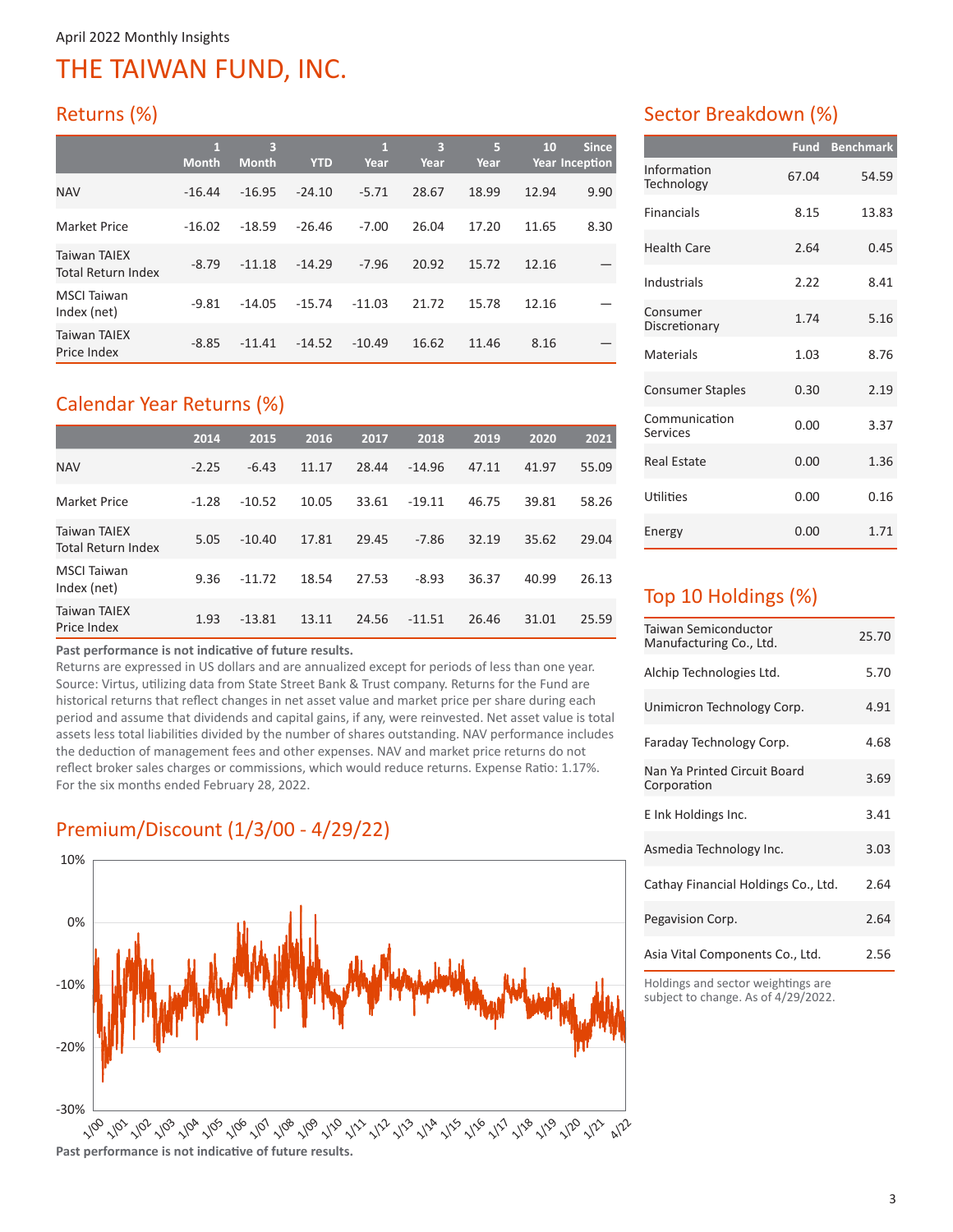## Portfolio Characteristics

|                      | <b>Fund</b> | <b>Benchmark</b> |
|----------------------|-------------|------------------|
| Forward P/E Ratio    | 16.17       | 11.60            |
| P/B Ratio            | 3.31        | 2.04             |
| Number of Issues     | 30          | 939              |
| Foreign Holdings (%) | 83.13       | 100.00           |
| Cash $(%)$           | 16.87       | 0.00             |
| Dividend Yield (%)   | 1.93        | 2.88             |
| $A - L A$ /20/2022   |             |                  |

### Risk Statistics (3 Year)

| Beta                                     | 1.22  |
|------------------------------------------|-------|
| $R^2$                                    | 0.86  |
| Standard Deviation of NAV                | 26.48 |
| Standard Deviation of Market Price 25.68 |       |

As of 4/29/2022.

## Distribution History (10 Year)

| <b>Ex-dividend Date</b> | <b>Record Date</b> | <b>Payable Date</b> | <b>Distribution/Share</b> | <b>Income</b> | Long-term<br><b>Capital Gain</b> | Short-term<br><b>Capital Gain</b> |
|-------------------------|--------------------|---------------------|---------------------------|---------------|----------------------------------|-----------------------------------|
| 12/26/14                | 12/30/14           | 1/9/15              | 2.633200                  | 0.000000      | 2.633200                         | 0.000000                          |
| 12/28/17                | 12/29/17           | 1/9/18              | 0.660000                  | 0.660000      | 0.000000                         | 0.000000                          |
| 12/20/18                | 12/21/18           | 1/4/19              | 1.707800                  | 0.000000      | 1.707800                         | 0.000000                          |
| 12/27/19                | 12/30/19           | 1/10/20             | 1.699100                  | 1.469500      | 0.164500                         | 0.065100                          |
| 12/28/20                | 12/29/20           | 1/8/21              | 3.312200                  | 0.375900      | 0.615600                         | 2.320700                          |
| 12/27/21                | 12/28/21           | 1/10/22             | 2.922700                  | 0.478000      | 2.444700                         | 0.000000                          |

Distribution/Share includes income, long-term capital gains, and short-term capital gains.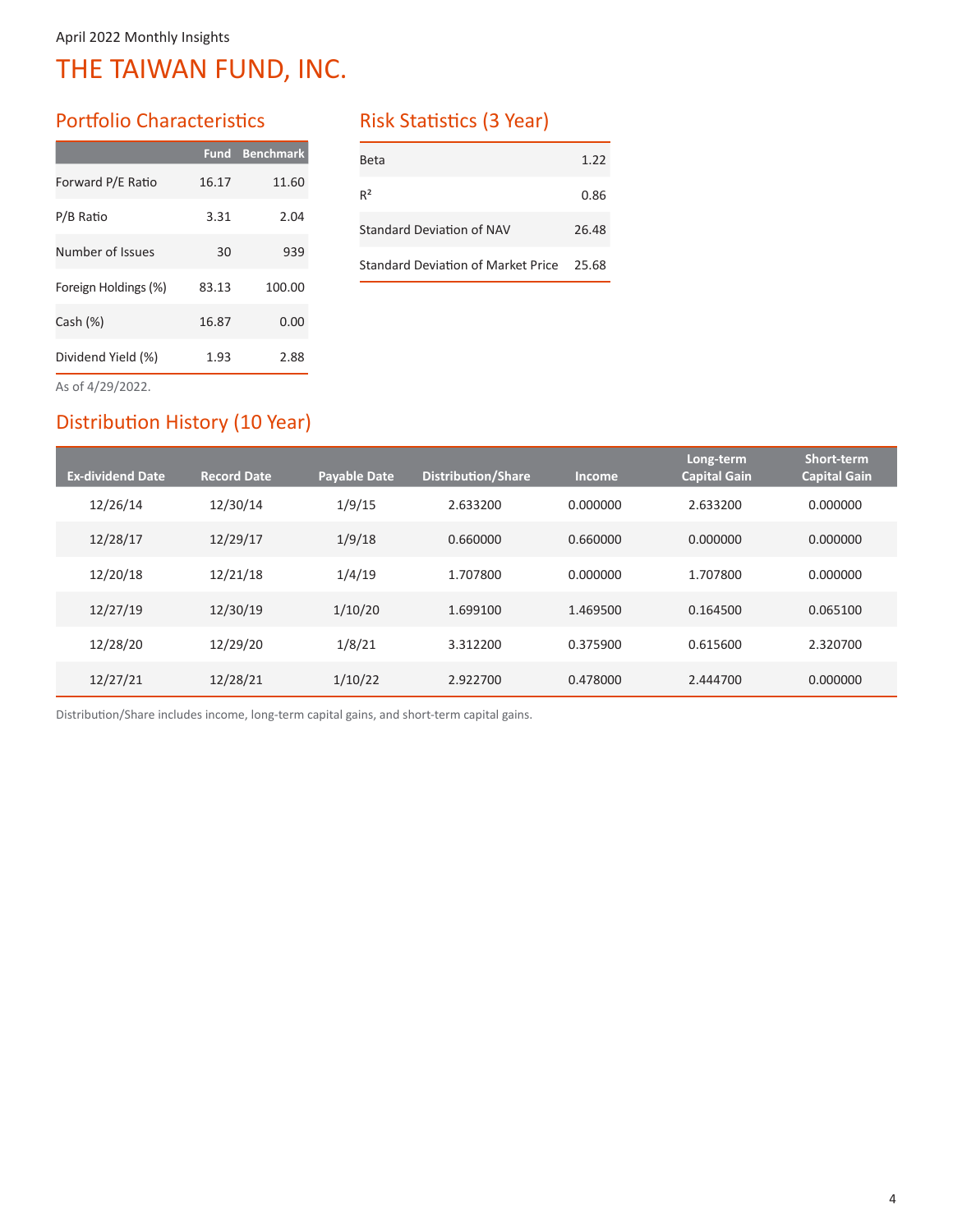## All Portfolio Holdings

As of April 29, 2022

|                                                                  | <b>Company</b><br>(exchange |                  |                |            |              |
|------------------------------------------------------------------|-----------------------------|------------------|----------------|------------|--------------|
| Sector                                                           | ticker)                     | <b>Price TWD</b> | <b>Holding</b> | Value US\$ | % of Fund    |
| <b>Information Technology</b>                                    |                             |                  |                |            | 67.24        |
| Taiwan Semiconductor Manufacturing Co., Ltd.                     | 2330-TW                     | 532.99           | 3,529,000      | 63,813,652 | 25.70        |
| Alchip Technologies Ltd.                                         | 3661-TW                     | 863.50           | 483,000        | 14,149,676 | 5.70         |
| Unimicron Technology Corp.                                       | 3037-TW                     | 206.74           | 1,737,000      | 12,183,534 | 4.91         |
| Faraday Technology Corp.                                         | 3035-TW                     | 251.56           | 1,363,000      | 11,632,363 | 4.68         |
| Nan Ya Printed Circuit Board Corporation                         | 8046-TW                     | 391.51           | 689,000        | 9,151,604  | 3.69         |
| E Ink Holdings Inc.                                              | 8069-TW                     | 168.52           | 1,481,000      | 8,467,344  | 3.41         |
| Asmedia Technology Inc.                                          | 5269-TW                     | 1387.26          | 160,000        | 7,530,385  | 3.03         |
| Asia Vital Components Co., Ltd.                                  | 3017-TW                     | 101.92           | 1,836,000      | 6,348,575  | 2.56         |
| Silergy Corp.                                                    | 6415-TW                     | 2624.28          | 64,000         | 5,698,076  | 2.29         |
| Hon Hai Precision Industry Co., Ltd.                             | 2317-TW                     | 100.99           | 1,578,000      | 5,406,353  | 2.18         |
| <b>SDI Corporation</b>                                           | 2351-TW                     | 128.49           | 1,094,000      | 4,768,945  | 1.92         |
| MediaTek Inc                                                     | 2454-TW                     | 812.58           | 140,000        | 3,859,517  | 1.55         |
| eMemory Technology, Inc.                                         | 3529-TW                     | 1238.76          | 75,000         | 3,152,019  | 1.27         |
| ASPEED Technology, Inc.                                          | 5274-TW                     | 2588.93          | 35,000         | 3,074,163  | 1.24         |
| Sino-American Silicon Products Inc.                              | 5483-TW                     | 146.71           | 417,000        | 2,075,540  | 0.84         |
| Jentech Precision Industrial Co., Ltd                            | 3653-TW                     | 372.26           | 127,000        | 1,603,938  | 0.65         |
| Win Semiconductors Corp.                                         | 3105-TW                     | 191.85           | 200,000        | 1,301,760  | 0.52         |
| Delta Electronics, Inc.                                          | 2308-TW                     | 246.05           | 155,000        | 1,293,876  | 0.52         |
| Xintec Inc.                                                      | 3374-TW                     | 134.90           | 153,000        | 700,215    | 0.28         |
| Visual Photonics Epitaxy Co., Ltd.                               | 2455-TW                     | 84.59            | 90,000         | 258,273    | 0.10         |
| <b>Financials</b>                                                |                             |                  |                |            | 8.18         |
| Cathay Financial Holdings Co., Ltd.                              | 2882-TW                     | 61.97            | 3,118,000      | 6,555,788  | 2.64         |
| Fubon Financial Holding Co., Ltd.                                | 2881-TW                     | 74.01            | 2,304,694      | 5,786,893  | 2.33         |
| CTBC Financial Holding Company Ltd.                              | 2891-TW                     | 28.99            | 4,765,000      | 4,686,944  | 1.89         |
| Chailease Holding Co. Ltd.                                       | 5871-TW                     | 234.24           | 404,000        | 3,210,508  | 1.29         |
| <b>Health Care</b>                                               |                             |                  |                |            | 2.64         |
| Pegavision Corp.                                                 | 6491-TW                     | 402.09           | 480,000        | 6,547,981  | 2.64         |
|                                                                  |                             |                  |                |            |              |
| <b>Industrials</b><br>Advanced Energy Solution Holding Co., Ltd. | 6781-TW                     | 898.20           | 181,000        | 5,515,585  | 2.23<br>2.22 |
|                                                                  |                             |                  |                |            |              |
| <b>Consumer Discretionary</b>                                    |                             |                  |                |            | 1.75         |
| Eclat Textile Co., Ltd.                                          | 1476-TW                     | 483.65           | 171,000        | 2,805,856  | 1.13         |
| Feng Tay Enterprise Co., Ltd.                                    | 9910-TW                     | 189.77           | 203,000        | 1,306,934  | 0.53         |
| Global PMX Co., Ltd.                                             | 4551-TW                     | 123.36           | 52,000         | 217,631    | 0.09         |
| <b>Materials</b>                                                 |                             |                  |                |            | 1.04         |
| Taiwan Cement Corp.                                              | 1101-TW                     | 45.76            | 1,653,000      | 2,566,073  | 1.03         |